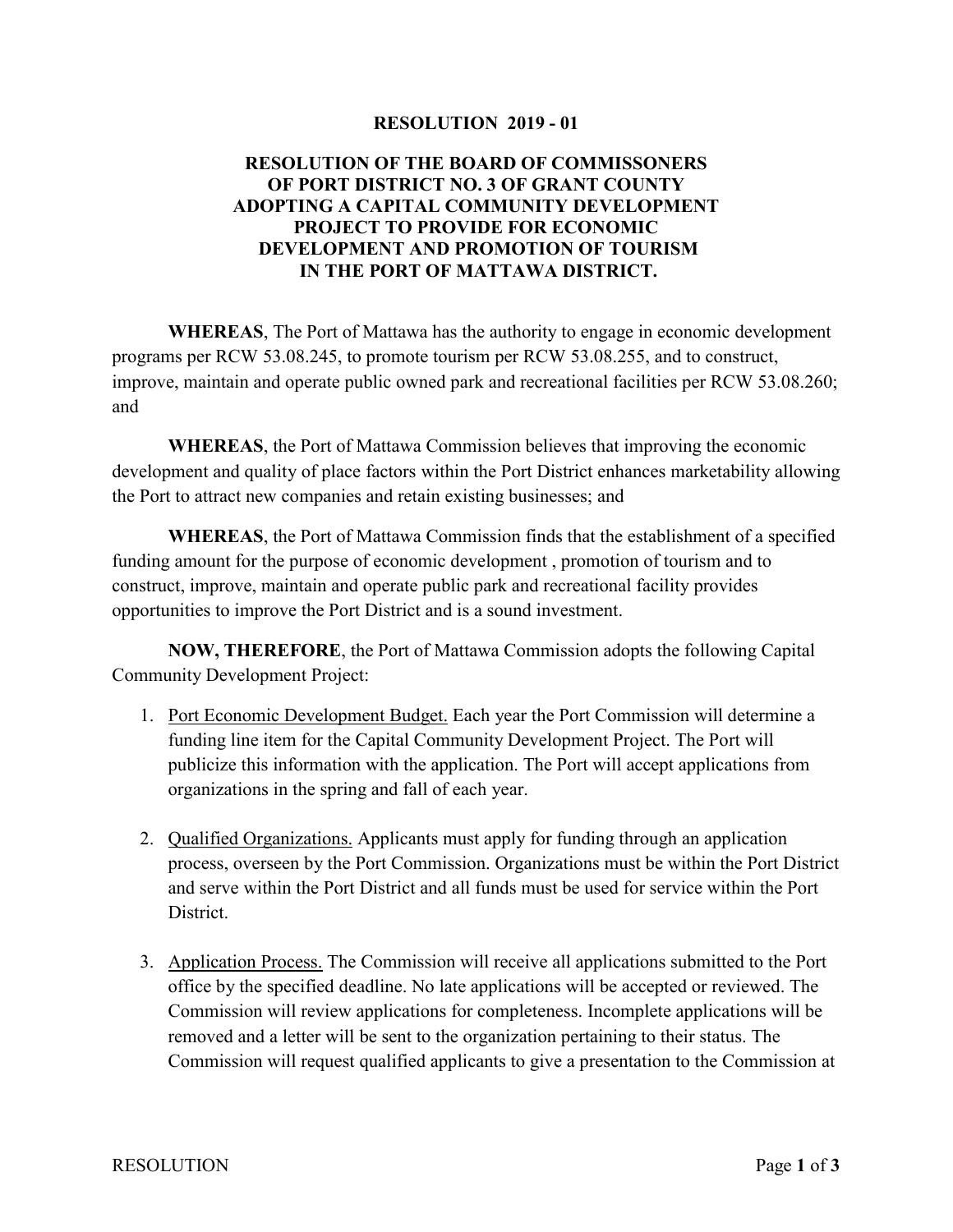a specified meeting date. The Commission will notify the applicant by letter of their request within 30 days of the organization's presentation.

- 4. Use of Funds. Port funds cannot be used for organizational operational expenses such as rent, salaries, utilities and other monthly/annual regular operating expenses. Applicants must agree to promote the Port of Mattawa on all documentation, sites, events and notate or state the financial support by the Port for the project/program. Applicants must provide the Commission with a letter on how funds were spent, and detail the impact of the project/program. Applicants must provide sufficient documentation to the Port to show how the funds were spent.
- 5. Selection Criteria. The Port Commission will use a specified matrix for the selection criteria that meets at least one of the four goals of the Capital Community Development Project:
	- a. Economic Development- focus on attracting new businesses (priority to medium and high wage/ family wage jobs), number of jobs to be created, amount of investment to create jobs.
	- b. Stewardship- project development, management and oversight that is a direct benefit to the betterment of the Port District.
	- c. Increasing the tax base beyond current trends/rates.
	- d. Improving quality of place within the Port District to enhance attractiveness of the community to encourage tourism and increase marketability to new businesses. Quality of place may include improving education, health, and beautification.
- 6. Compliance with Laws. The Port must have the legal power to fund the proposed program and/or applicant under all applicable laws including, without limitation, Chapter 53.08 RCW and Article XIII, Sections 7 and 8 of the Washington State Constitution
- 7. Reimbursement Requirements. Organizations will be required to enter into a contract with the Port to meet all of the reimbursement requirements to receive Port funds.
	- a. The Port will send a letter to the applicant confirming approval, amount of approval and contract terms.
	- b. Applicants will be required to complete a contract with the Port of Mattawa prior to reimbursement.